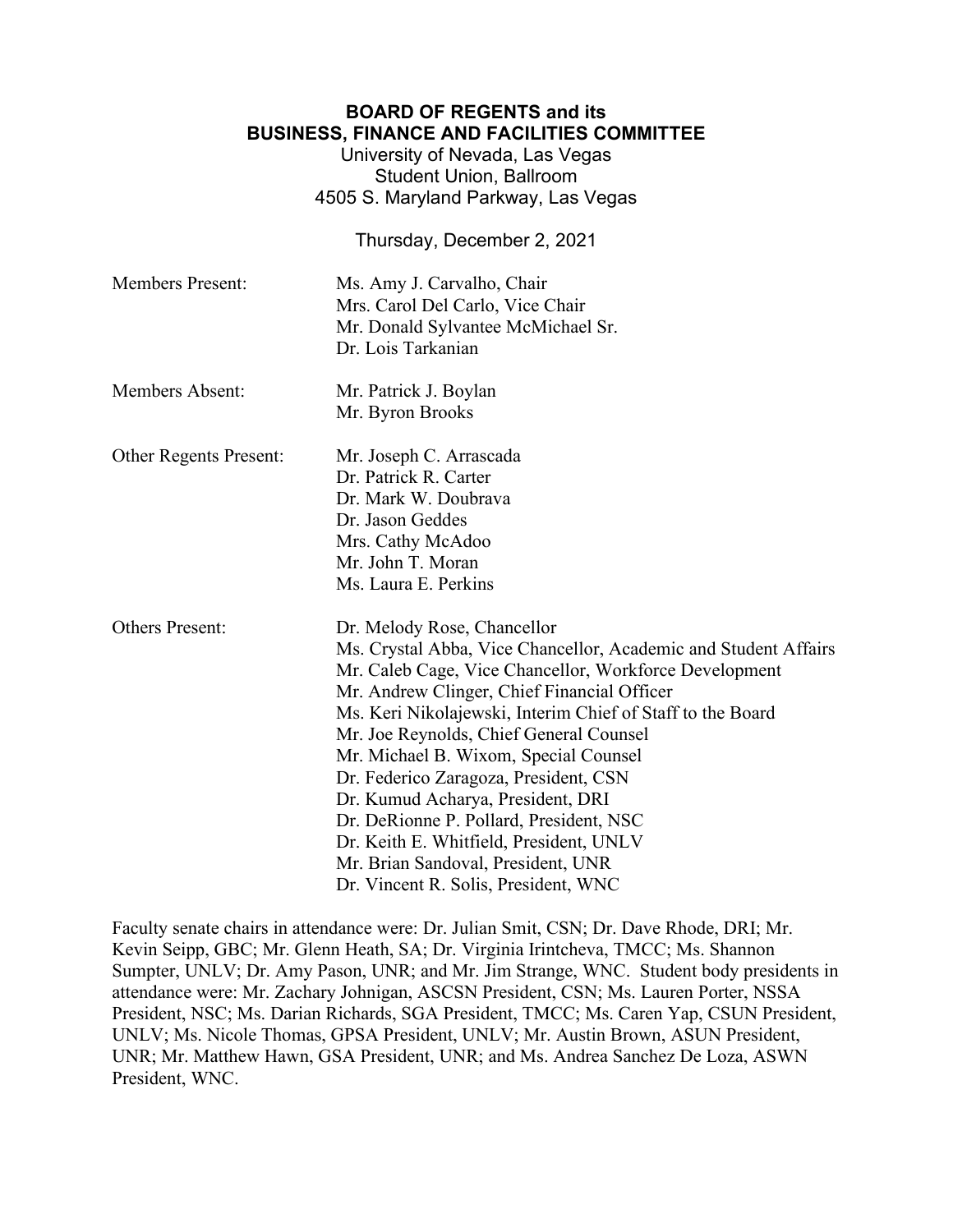Chair Carvalho called the meeting to order at 10:02 a.m. with all members present except Regents Boylan and Brooks.

- 1. Information Only Public Comment None.
- 2. Approved Consent Items The Committee recommended approval of the Consent Items.
	- 2a. Approved Minutes The Committee recommended approval of the September 9, 2021, meeting minutes. *(Ref. BFF-2a on file in the Board Office.)*
	- 2b. Approved Fiscal Year 2020-2021 NSHE State Operating Budget to Actual Comparison – The Committee recommended approval of the report of Fiscal Year 2020-2021 State Operating Budget to Actual Comparison for the NSHE. *(Refs. BFF-2b(1) and BFF-2b(2) on file in the Board Office.)*
	- 2c. Approved Student Association Financial Reports The Committee recommended approval of the report of the NSHE Student Association financial reports for Fiscal Year 2020-2021. The Board of Regents *Handbook* (Title 4, Chapter 20, B, Section 2(4)) requires each student association to annually report to the Board by December the association revenues, expenditures and ending account balances for the preceding fiscal year. *(Refs. BFF-2c(1) and BFF-2c(2) on file in the Board Office.)*
	- 2d. Approved Biannual Report on Registration Fees and Non-Resident Tuition Fees – The Committee recommended approval of the report required by Senate Bill (SB) 553, Section 11.2 (2019 Session). The Bill requires the NSHE to report registration fees and non-resident tuition fees received by NSHE institutions beyond the amounts authorized in Section 1 of SB 553, as well as the intended expenditures for any additional student fee revenue. The Bill requires that this report be submitted to the Interim Finance Committee on a semi-annual basis. *(Ref. BFF-2d on file in the Board Office.)*
	- 2e. Approved Effie Mona Mack Social Sciences Building Renaming UNR – The Committee recommended approval to rename the existing Effie Mona Mack Social Sciences Building to the Effie Mona Mack Building. *(Ref. BFF-2e on file in the Board Office.)*

Vice Chair Del Carlo moved approval of the Consent Items. Regent McMichael seconded. Motion carried. Regents Boylan and Brooks were absent.

3. Approved – Fiscal Year 2021-2022 NSHE State Supported Operating Budget – The Committee recommended approval of the Fiscal Year 2021-2022 NSHE State Supported Operating Budget. *(Refs. BFF-3a and BFF-3b on file in the Board Office.)*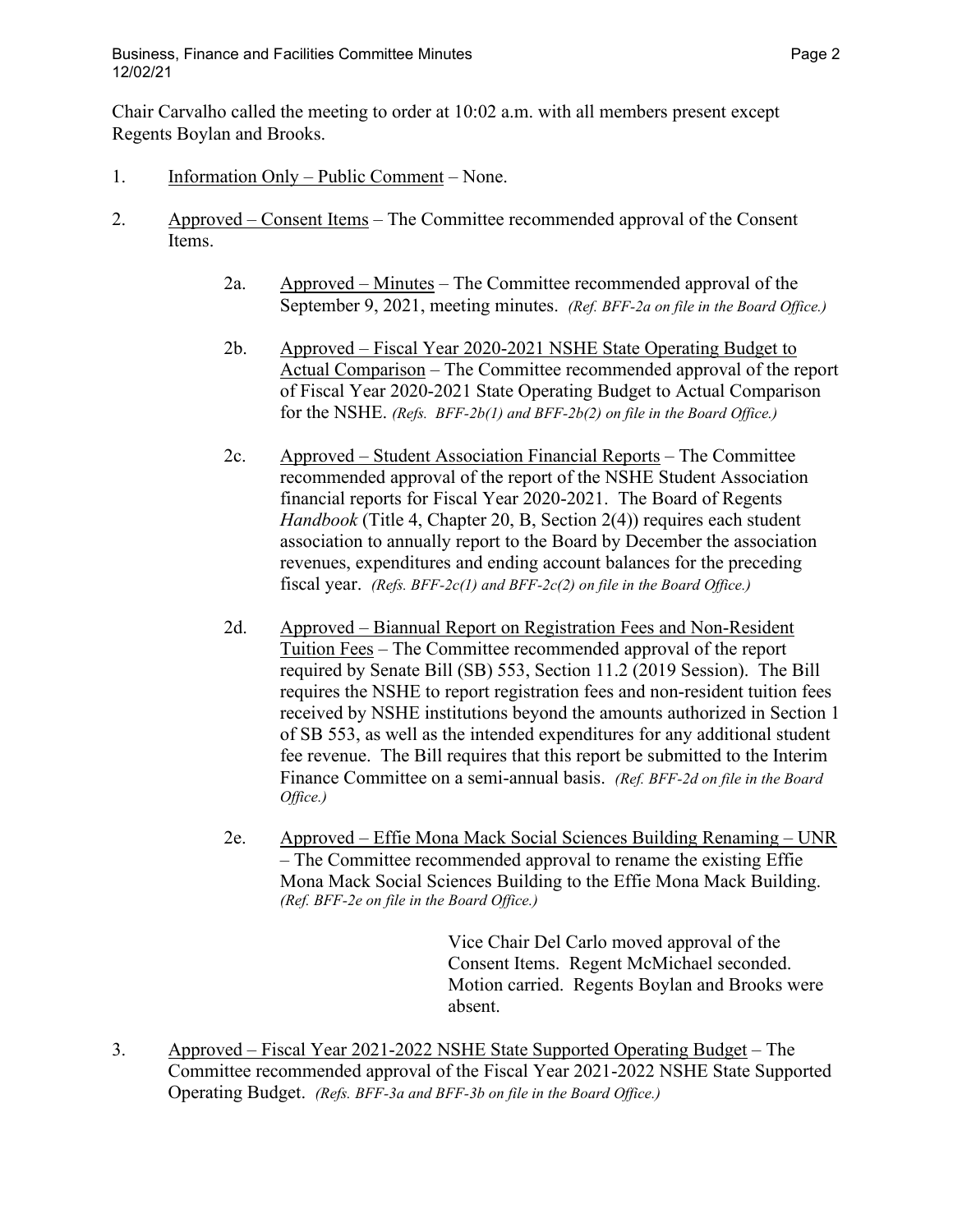3. Approved – Fiscal Year 2021-2022 NSHE State Supported Operating Budget – *(Continued)*

Chief Financial Officer Andrew Clinger stated the budget reflects \$46.6 million in General Fund and American Rescue Plan (ARP) funding allocated from the State. In addition, the budget includes outstanding budget cuts that have not been restored.

> Vice Chair Del Carlo moved approval of the Fiscal Year 2021-2022 NSHE State Supported Operating Budget. Regent McMichael seconded. Motion carried. Regents Boylan and Brooks were absent.

4. Approved – Fiscal Year 2020-2021 Self Supporting Budget to Actual and Fiscal Year 2021-2022 Self-Supporting Budget – The Committee recommended approval of the Fiscal Year 2020-2021 NSHE Self-Supporting Budget to Actual Report and the Fiscal Year 2021-2022 Budget. *(Refs. BFF-4a and BFF-4b on file in the Board Office.)*

Chief Financial Officer Clinger noted he is working on changes to this report to present it in a more summarized way with a narrative to give the Committee context and make it more helpful.

Vice Chair Del Carlo stated she appreciates that the report will be changed due to the limited staff resources. Chief Financial Officer Clinger stated the information currently takes approximately 750 hours of staff time, not including institutional staff time.

Chief Financial Officer Clinger saw the staff's responsibility as providing information to help the Committee digest the report usefully.

Chair Carvalho stated it is important to have context around the presented information to understand it.

> Regent McMichael moved approval of the Fiscal Year 2020-2021 NSHE Self-Supporting Budget to Actual Report and the Fiscal Year 2021-2022 Budget. Regent Tarkanian seconded. Motion carried. Regents Boylan and Brooks were absent.

5. Information Only – First Quarter Fiscal Year 2021-2022 Fiscal Exceptions – The First Quarter Fiscal Year 2021-2022 Report of Fiscal Exceptions of Self-Supporting Accounts was presented. *(Refs. BFF-5a and BFF-5b on file in the Board Office.)* 

Chief Financial Officer Clinger highlighted the following Fiscal Exceptions:

• UNR ASUN Wolfshop reported a deficit of \$1.5 million. The accumulated deficit from prior operations will be paid down with a portion of the revenues generated in the new contract and the sale of inventory. In addition, quarterly transfers will occur to reduce the deficit by up to \$1 million. ASUN estimates the debt will be eliminated by the end of FY24 or FY25.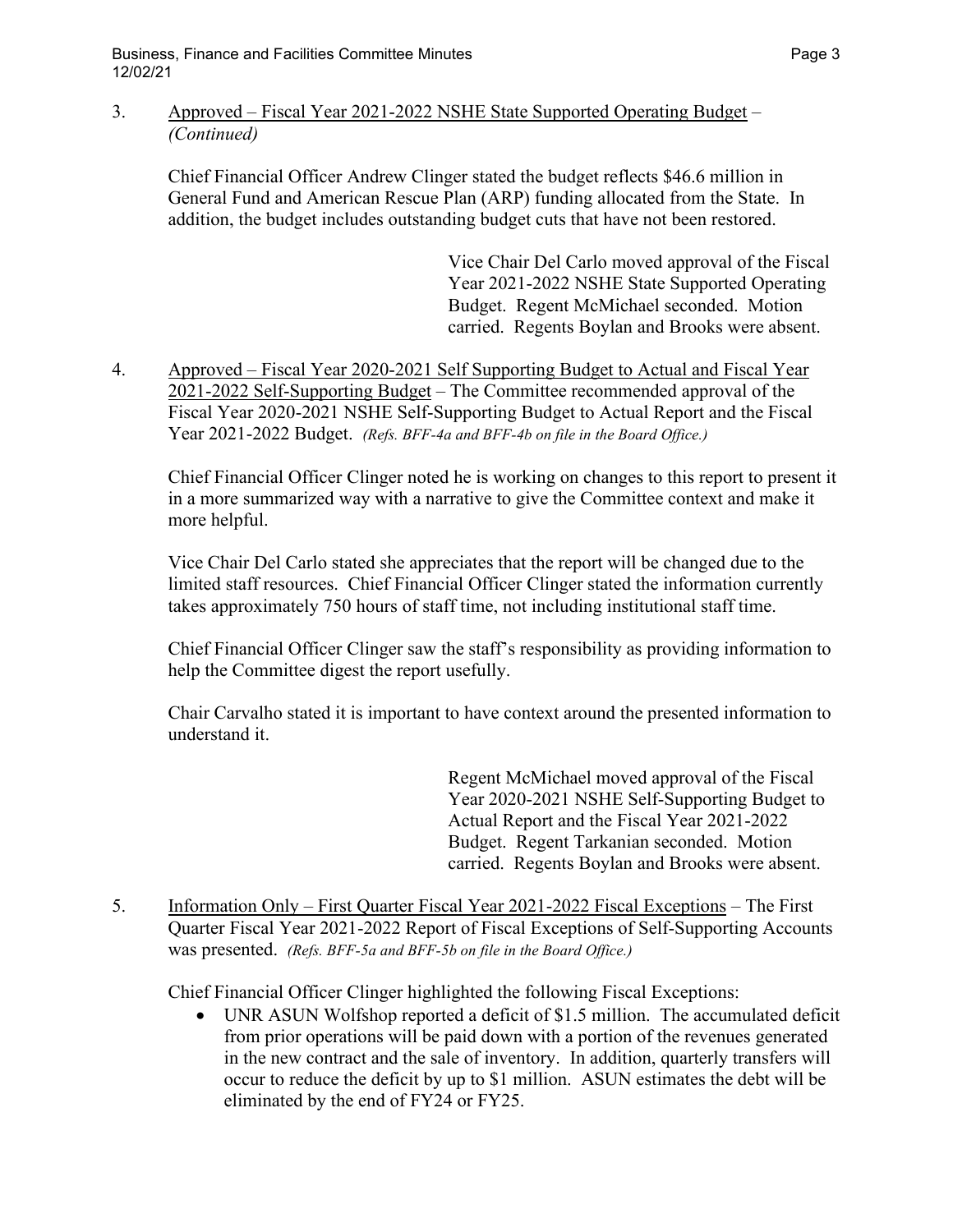## 5. Information Only – First Quarter Fiscal Year 2021-2022 Fiscal Exceptions – *(Continued)*

- UNR Intercollegiate Athletics reported a deficit of \$2.2 million, a carryover from FY20's COVID-19 impact. In addition, UNR has earmarked up to an additional \$2 million in FY22 in the event of further pandemic impacts.
- UNLV SOM reported a deficit of \$2.4 million, representing four months of outstanding invoices. The amount of \$259 thousand is currently in dispute.
- UNLV Thomas & Mack reported a deficit of \$2.8 million. Summer League revenue hasn't cleared from the clearing accounts, which will reduce the deficit. In addition, more events have been scheduled that are not included in the budget.
- CSN Dental Faculty Practice reported a deficit of \$642,710. A second dentist has been hired and has assisted in increasing production by over \$57,000. Once fully credentialed, his projected production is estimated at \$50,000 per month or \$42,500 in revenue per month. Based on current trends, a positive balance is projected in September 2025.

Regent Boylan entered the meeting.

Regent Geddes asked how the income built into the contract during the pandemic may impact the repayment schedule for the Wolfshop. UNR Vice President of Administration and Finance Vic Redding stated with the return of full campus operations, things are looking good. However, UNR approved a \$100,000 first-quarter transfer using an abundance of caution. Should operations remain robust, he anticipates larger payments through the remaining quarters.

6. Information Only – First Quarter Fiscal Year 2021-2022 Budget Transfers, State Supported or Self-Supporting Operating Budgets – The First Quarter Fiscal Year 2021- 2022 Report of Budget Transfers of State Supported or Self-Supporting Operating Budget Funds between Functions was presented. *(Ref. BFF-6 on file in the Board Office.)* 

Chief Financial Officer Clinger highlighted the following Budget Transfer:

- System Computing Services (SCS) reported a transfer of \$550,000. SCS moved institutional support funds into the functional area Operations and Maintenance of the plant to address utility services for the SCS Las Vegas office.
- 7. Approved Building Name Request "William N. Pennington Health Science and Technology Building" – GBC – The Committee recommended approval of the name "William N. Pennington Health Science and Technology Building" at the Winnemucca Center of Great Basin College in recognition of the \$8,300,000 gift from the William N. Pennington Foundation. *(Ref. BFF-7 on file in the Board Office.)*

Vice President for Business Affairs Sonja Sibert reported the Board of Regents approved the building in December 2020. The Grand Opening is anticipated in June 2022. GBC requests approval to honor the generosity of \$8.3 million from the William N. Pennington Foundation toward this project by naming the building the "William N. Pennington Health Science and Technology Building."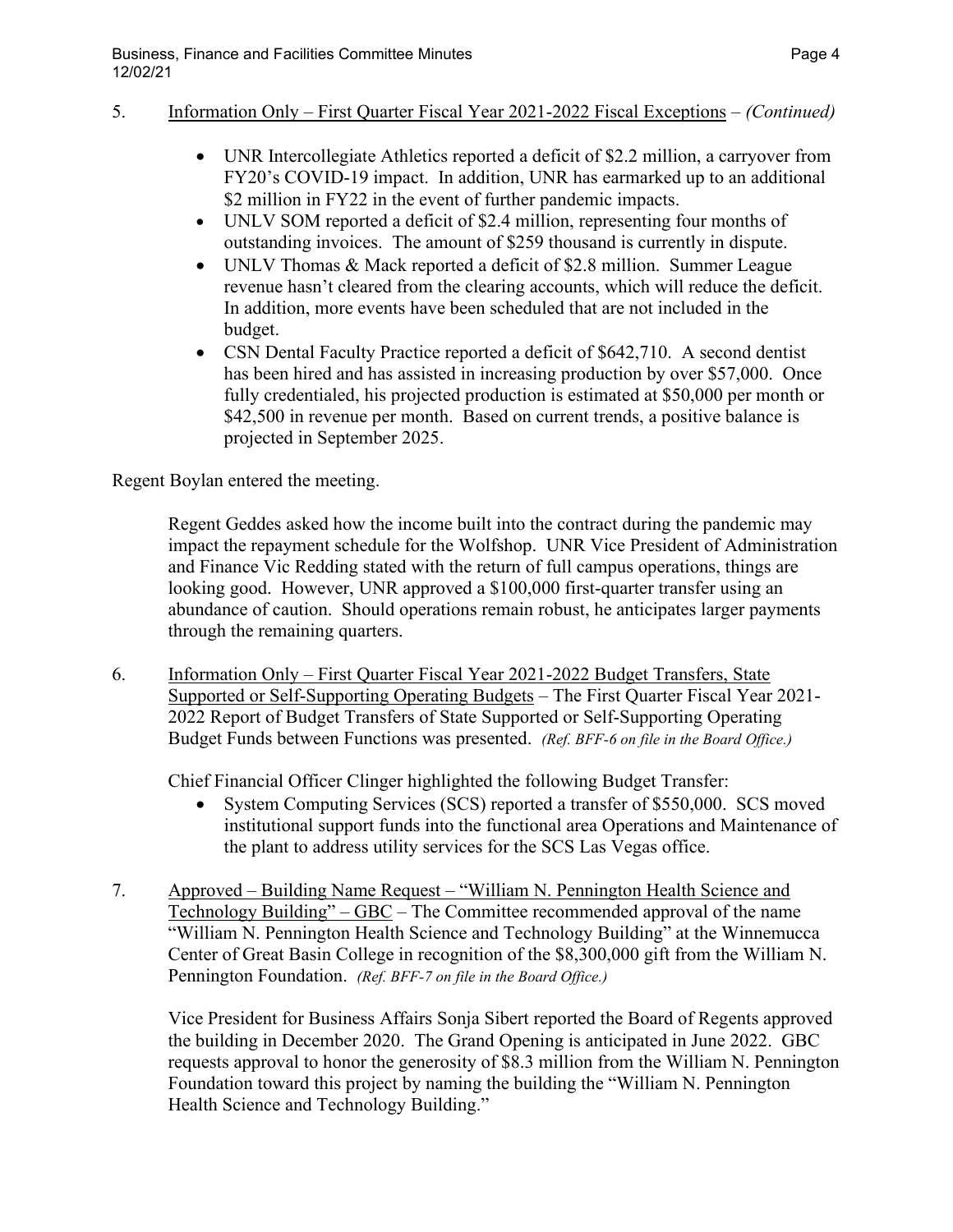Business, Finance and Facilities Committee Minutes **Page 1** and the state of the Page 5 12/02/21

# 7. Approved – Building Name Request – "William N. Pennington Health Science and Technology Building" – GBC – *(Continued)*

Vice Chair Del Carlo moved approval of the name "William N. Pennington Health Science and Technology Building" at the Winnemucca Center of Great Basin College in recognition of the \$8,300,000 gift from the William N. Pennington Foundation. Regent McMichael seconded. Motion carried. Regent Brooks was absent.

8. Approved – Purchase of Real Property Located at 4350 South Maryland Parkway (Public Education Foundation Building) – UNLV – The Committee recommended approval to purchase the Property located at 4350 South Maryland Parkway and bearing Clark County Assessor Parcel Number 162-23-201-003; that the Chancellor be authorized to finalize, approve, and execute a purchase and sale agreement, along with any other ancillary agreements required to implement the purchase of the Property, including but not limited to conveyances, assignments, easements, and right of ways; and that all aforementioned agreements be reviewed and approved by NSHE Chief General Counsel and/or NSHE's designated real estate counsel, in consultation with the Business, Finance and Facilities Committee Chair, to implement the terms and conditions required to finalize purchase of the Property. *(Ref. BFF-8 on file in the Board Office.)* 

UNLV President Keith E. Whitfield requested approval to purchase 4350 South Maryland Parkway, which is the parcel directly south of the NSHE System Administration Building. The property is owned by the Clark County Public Education Foundation and is 2.21 acres and is approximately 37,000 square feet. The building is used as office and warehouse space. The interior of the building received a major renovation in 2014 and includes an existing cell tower and lease that will be assigned to UNLV. The annual lease revenue equates to approximately \$18,174 a year. UNLV plans to relocate the UNLV Education Outreach Office from the Paradise Campus if the sale is approved. UNLV is evaluating rent concessions for space partnerships with the Clark County Public Education Foundation to align missions to promote educational improvement and achievement closely.

Regent Tarkanian asked if the Public Education Foundation was comfortable with the sale and would have adequate space if the sale occurs. Mr. Rich Broome, CEO of the Public Education Foundation, stated the Public Education Foundation Board approved the transaction and the partnership with UNLV. The purchase makes sense for both entities.

> Regent McMichael moved approval to purchase the Property located at 4350 South Maryland Parkway and bearing Clark County Assessor Parcel Number 162-23-201-003; that the Chancellor be authorized to finalize, approve, and execute a purchase and sale agreement, along with any other ancillary agreements required to implement the purchase of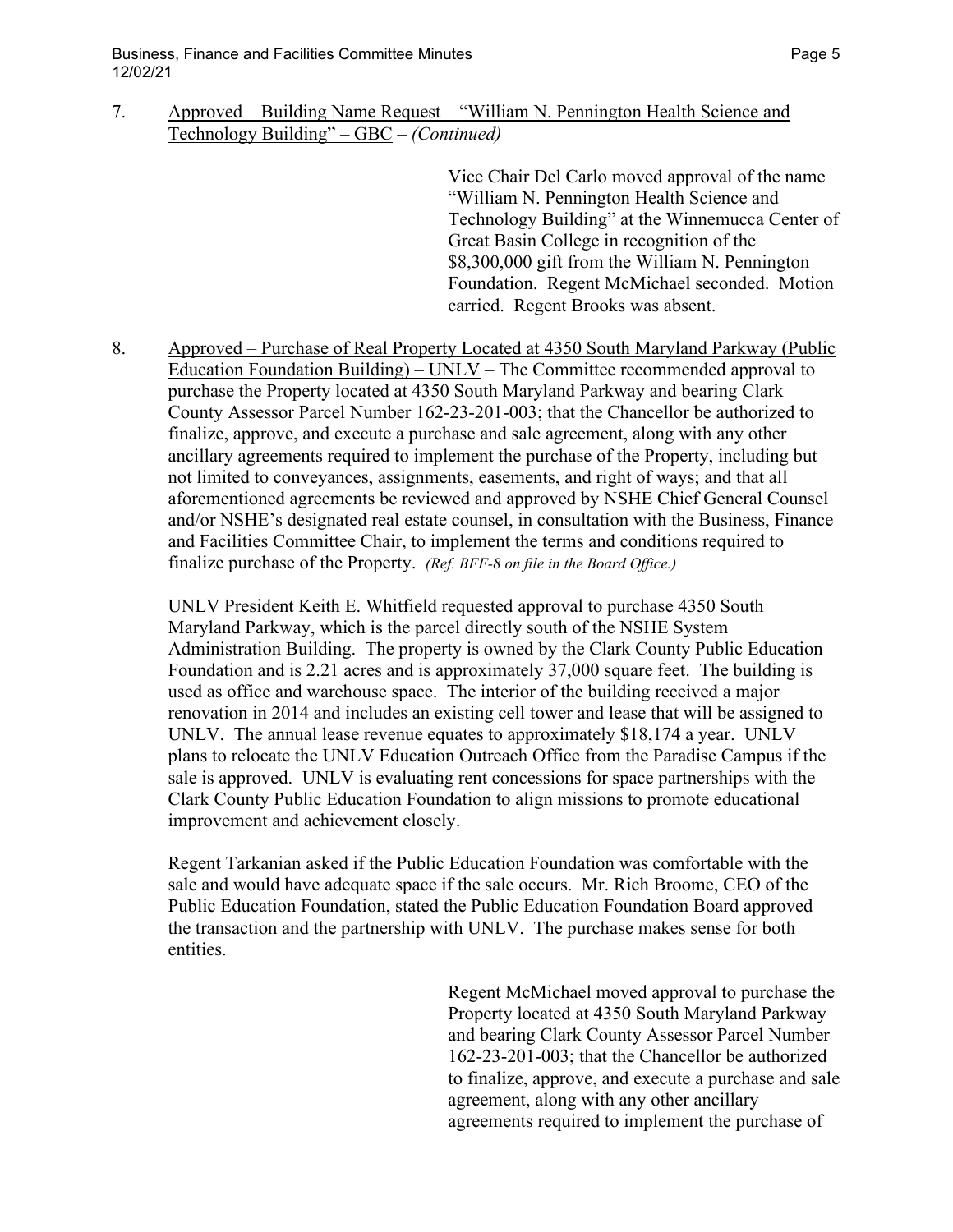## 8. Approved – Purchase of Real Property Located at 4350 South Maryland Parkway (Public Education Foundation Building) – UNLV – *(Continued)*

#### *(Motion continued)*

the Property, including but not limited to conveyances, assignments, easements, and right of ways; and that all aforementioned agreements be reviewed and approved by NSHE Chief General Counsel and/or NSHE's designated real estate counsel, in consultation with the Business, Finance and Facilities Committee Chair, to implement the terms and conditions required to finalize purchase of the Property. Regent Tarkanian seconded. Motion carried. Regent Brooks was absent.

9. Approved – Purchase of Real Property Located at 4530 South Maryland Parkway (Runnin' Rebel Plaza) – UNLV – The Committee recommended approval to purchase the Property located at 4530 South Maryland Parkway and bearing Clark County Assessor Parcel Number 162-23-301-003; that the Chancellor be authorized to finalize, approve, and execute a purchase and sale agreement, along with any other ancillary agreements required to implement the purchase of the Property, including but not limited to conveyances, assignments, easements, and right of ways; and that all aforementioned agreements be reviewed and approved by NSHE Chief General Counsel and/or NSHE's designated real estate counsel, in consultation with the Business, Finance and Facilities Committee Chair, to implement the terms and conditions required to finalize purchase of the Property. *(Ref. BFF-9 on file in the Board Office.)* 

UNLV President Whitfield requested approval to purchase 4530 South Maryland Parkway located in the Runnin' Rebel Plaza. The property is 2.6 acres, is approximately 38,000 square feet, and comprises 13 retail spaces that are 100 percent occupied. UNLV owns the three surrounding properties. If UNLV owns all four properties, it will create a 5.3-acre parcel for future development and expansion opportunities. If the purchase is approved, the property will operate as is in the short term until current leases expire and UNLV analyzes future land uses.

In response to a question from Chair Carvalho related to the longest lease term, Special Counsel Michael B. Wixom believed it was a 20-year lease. UNLV Associate Vice President for Planning, Construction and Real Estate David Frommer clarified the longest lease is the Chipotle pad site with a base lease expiring in 2023, with the option to exercise four additional 5-year extensions.

Chair Carvalho asked if UNLV would build around this property or negotiate to incorporate the tenants into the new development. UNLV Associate Vice President Frommer stated it is an outstanding question related to the redevelopment plan. This does provide a tremendous opportunity for the sites. There is a variety of alternatives to be reviewed. UNLV President Whitfield added that purchasing this property in conjunction with the other properties would activate South Maryland Parkway and look very different.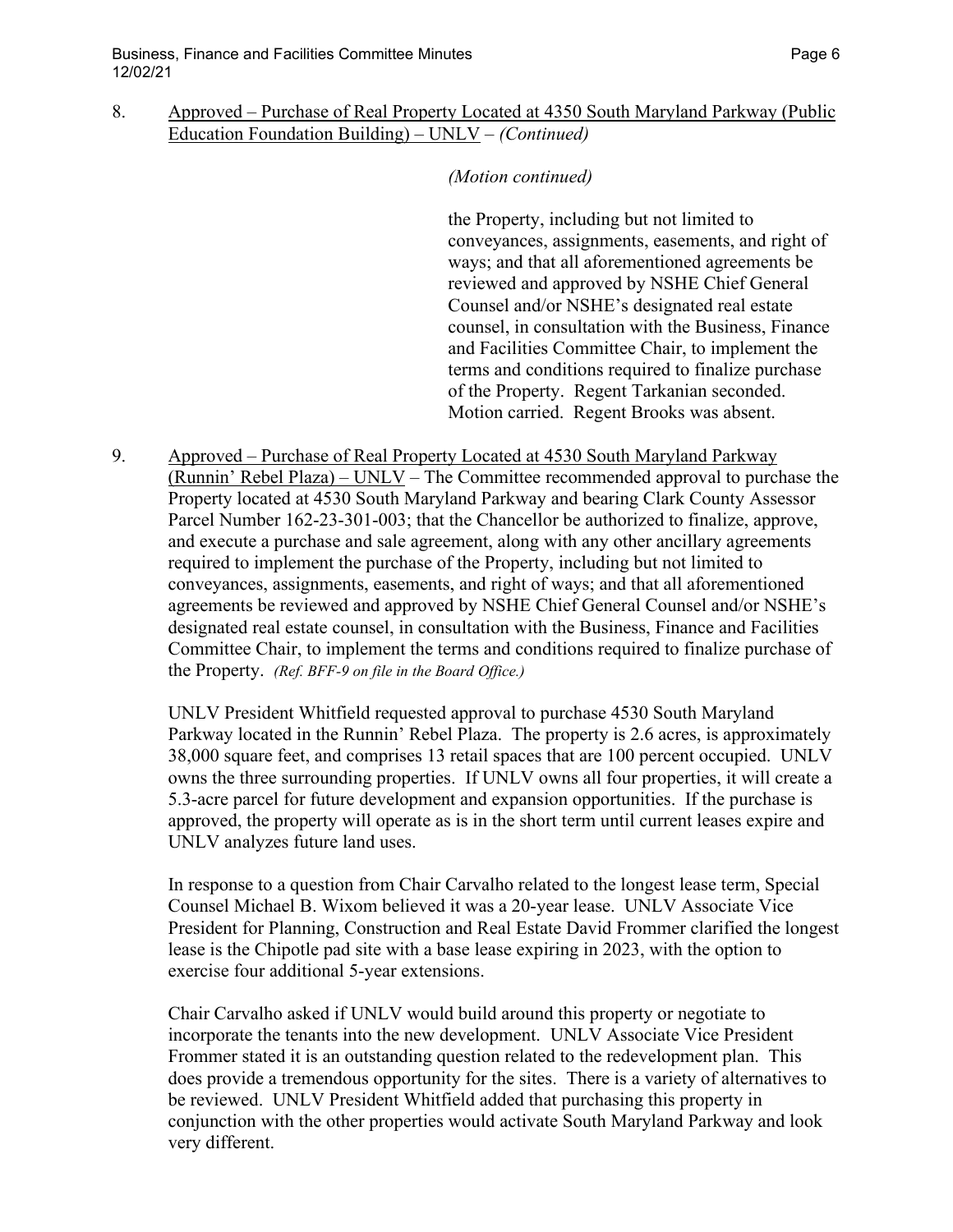9. Approved – Purchase of Real Property Located at 4530 South Maryland Parkway (Runnin' Rebel Plaza) – UNLV – *(Continued)*

Special Counsel Wixom stated he is working with UNLV to ensure that everything done moving forward with the transaction is consistent with System policy and procedures. It is a strategic acquisition, but UNLV will take great care to assure the Board that everything has been done appropriately.

UNLV President Whitfield stated UNLV sees this as an opportunity to improve its neighborhood in order to flourish during expansion.

> Vice Chair Del Carlo moved approval to purchase the Property located at 4530 South Maryland Parkway and bearing Clark County Assessor Parcel Number 162-23-301-003; that the Chancellor be authorized to finalize, approve, and execute a purchase and sale agreement, along with any other ancillary agreements required to implement the purchase of the Property, including but not limited to conveyances, assignments, easements, and right of ways; and that all aforementioned agreements be reviewed and approved by NSHE Chief General Counsel and/or NSHE's designated real estate counsel, in consultation with the Business, Finance and Facilities Committee Chair, to implement the terms and conditions required to finalize purchase of the Property. Regent McMichael seconded. Motion carried. Regent Brooks was absent.

- 10. Approved Request to Expend Capital Improvement Fees UNR The Committee recommended approval to expend Capital Improvement Fees for the following funded projects totaling \$5 million: (*Ref. BFF-10 on file in the Board Office.)*
	- 1. Design and Installation of a Modular Chiller at the Central Plant (\$4,500,000); and
	- 2. University Security Camera System Modernization (\$500,000)

UNR President Brian Sandoval requested approval of an expenditure of funds from the existing Capital Improvement Fee balance. This is not a new fee but a balance from the Capital Improvement Fee portion of the Registration Fee, which has accumulated due to shifting capital plans related to the Gateway Project. The existing balance will be directed to the campus capital priorities listed above. If approved, the Capital Improvement Fee funding totaling \$500 thousand, combined with funding from various areas across campus, will complete the upgrade project.

> Regent McMichael moved approval to expend Capital Improvement Fees for the following funded projects totaling \$5 million: 1) Design and Installation of a Modular Chiller at the Central Plant (\$4,500,000); and 2) University Security Camera